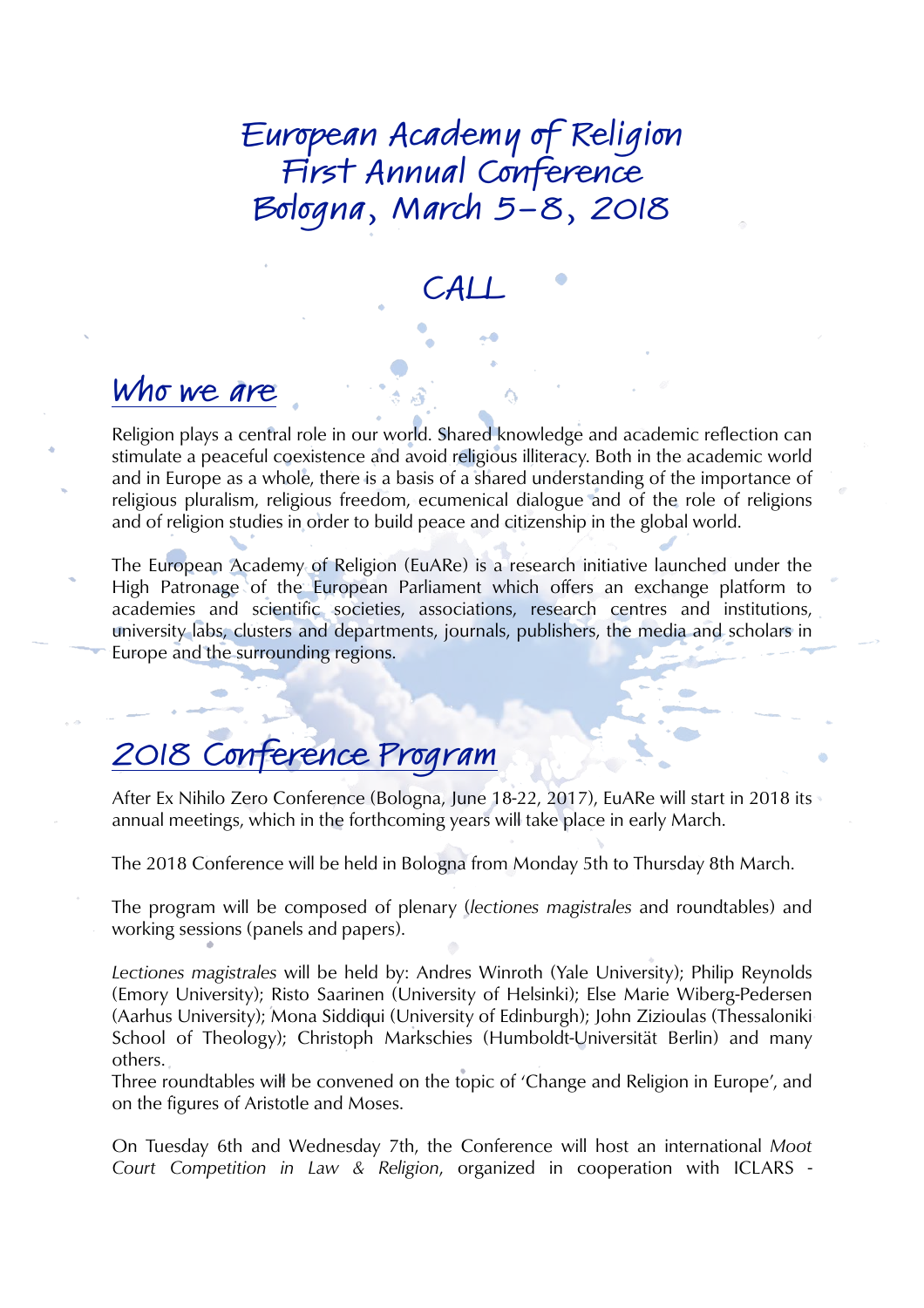International Consortium for Law & Religion Studies. Teams from within and outside Europe will argue a case before either/both the European Court of Human Rights and the Supreme Court of the United States. Pre-eminent scholars and actual judges from both jurisdictions will sit as judges of the two Courts.

In the location of the event, a display space reserved for publishers will be set up. Publishers are invited to organize book presentations with authors and to advertise their participation on their websites and in newsletters in order to draw public attention to their works and encourage attendance.

The traditional Gala Dinner of the European Academy of Religion will take place on Wednesday 7th at 8pm. Attendees can confirm their presence and register accompanying persons when registering for the Conference. Special meals will be arranged to meet dietary requirements.

## Proposal submission

Submission forms for panel and paper proposals will be available in the next few days. In the meanwhile, proposals and ideas can be sent to: [eu\\_are@fscire.it.](mailto:eu_are@fscire.it)

The following information will be required (\*for panel proposals only):

- Proponent's first name, last name, email contact address
- Panel/Paper Title
- Abstract in English: aims, topics, bibliography (maximum 1000 characters, including spaces)
- Disciplines involved
- Number of participants\*
- Number of paper proposals to be selected with a call for papers on the EuARe website\*
- Number of time slots required (2 hours each for panels; 1,5 hours each for workshops. Up to four time slots are available per each proposal)\*
- Language

All European languages are accepted; nevertheless, in order to reach the widest possible audience, only one language is admitted within the same working session. As translation is not provided, the use of English and the preparation of hand-outs are encouraged.

We strongly recommend panel proponents to increase their audience by spreading the word about their participation in the Conference and by advertising the meeting on their Institutional websites and in newsletters.

The acceptance of proposals is subject to the evaluation of the European Academy of Religion Executive Committee. E-mail notification of the acceptance will be sent within a couple of weeks after submission.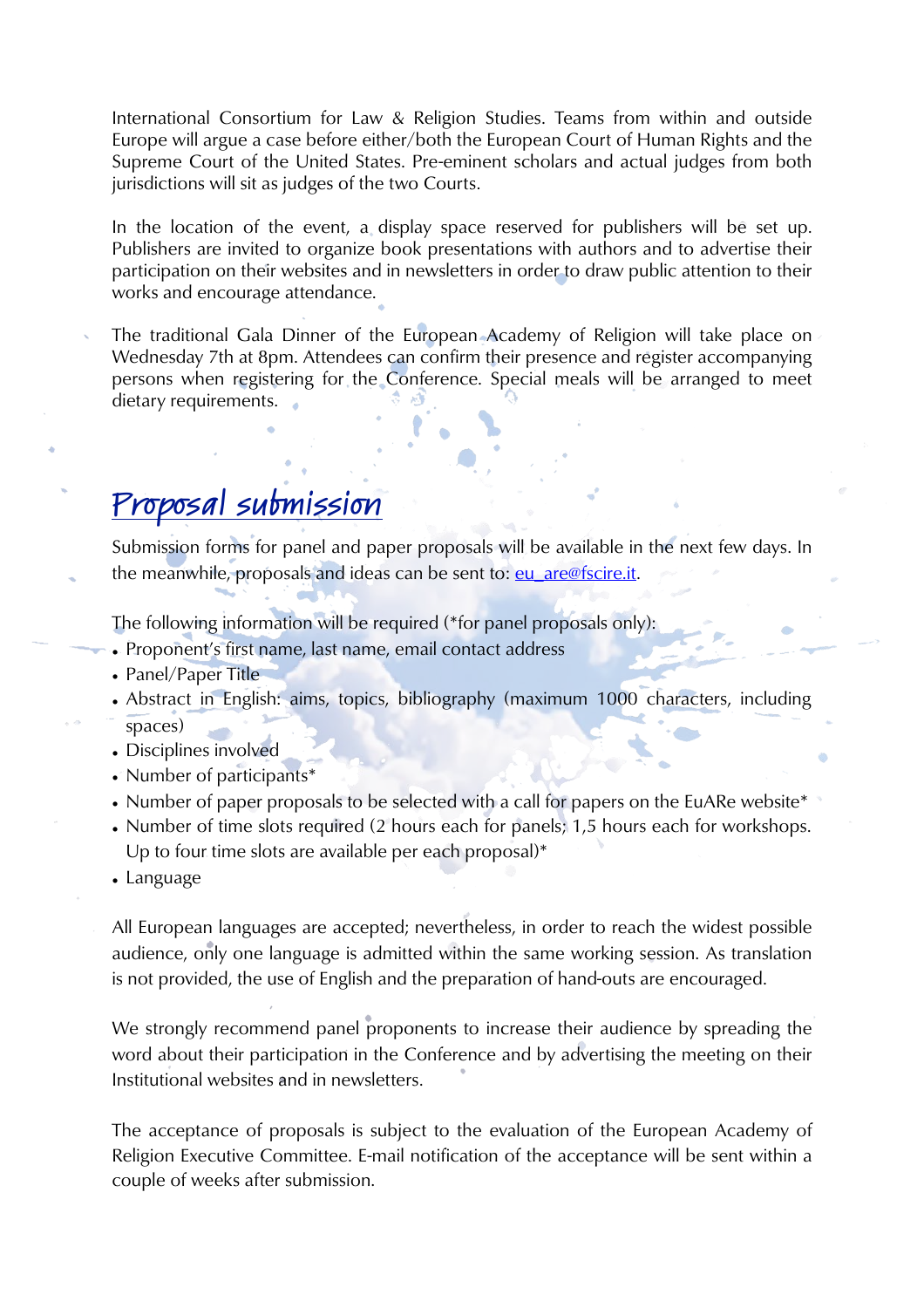# Deadlines, registration and fees

#### Deadlines

| $\vert$ Call for proposals*                           | December 20th, 2017  |
|-------------------------------------------------------|----------------------|
| Publication of the program first draft on the website | February 1st, 2018** |

\* Notification of acceptance will be given within a couple of weeks after the submission.

\*\* The acceptance of panel and paper proposals does not replace the speakers' registration in the conference: speakers who do not register by February 16th, 2018 will not be included in the conference program.

#### Registrations and fees\*

|            |                       | Student/PhD/<br>PostDoc/Early Career<br>Scholar | Senior Scholar/<br>Professor |
|------------|-----------------------|-------------------------------------------------|------------------------------|
| Early bird | December 20th, 2017   | 10€                                             | $20 \in$                     |
| Regular    | February 16th, 2018** | 20€                                             | 40€                          |
| On-site    | 5-8 March 2018        | Single-day pass: 10 €                           | Single-day pass: 20 €        |
|            |                       | Multi-day pass: 20-40<br>€                      | Multi-day pass: 40-80 €      |

\* The following fees apply to European Academy of Religion members. Non members will be charged an additional fee of 60  $\epsilon$ .

\*\* After this date only on-site registration will be possible.

# Travel grants and housing

The Academy offers 100 travel grants of 300  $\epsilon$  to Students, PhD Students, Post-Docs and Early Career Scholars. The number of travel grants may rise according to the generosity of the donors. Moreover, funding is offered to those who would like to attend the meeting as auditors. All those concerned can submit a request to [eu\\_are@fscire.it](mailto:eu_are@fscire.it) after completing registration in the Conference. A curriculum vitae, a motivation letter and an estimated travel budget is required as a part of the application.

Special conference rates have been negotiated with city hotels. The meeting attendees will be given the possibility to enjoy discounted hotel rates by booking their stay in advance.

Information is available at<https://www.europeanacademyofreligion.org/travel>.